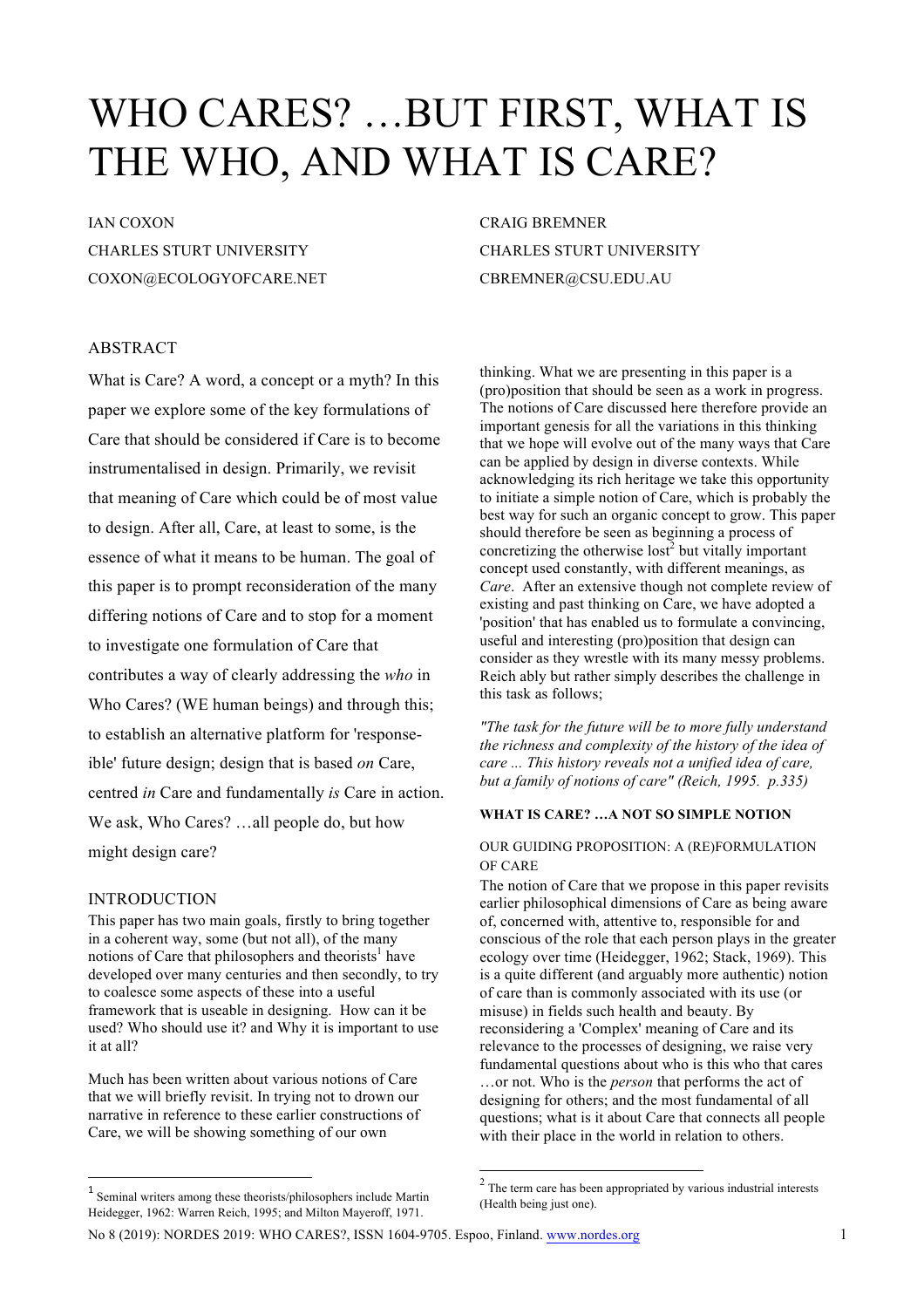To even begin to address an issue of such scale, this discussion needs to start by reconfiguring, (re)forming, reclaiming or at least reaffirming the notion of care at the very root of who *humans* are (as a responsible<sup>3</sup> species). We are proposing in this paper, that a full understanding of what Care is, is important to reconsider before design can even begin to apply it in a useful way. We propose that a reformulated understanding of what Care is and means in design, needs to come from the unified views of many thinkers. It needs a deeper evaluation and appreciation of its many possible interpretations and contrary contradictions as well as an exploration of its rich and ancient foundations in philosophy and theory of mind. If it is to have a chance of being used in design practice in a cohesive way, with confidence and skill it will need to consider contradictions to what we have been able to present here. We have taken up the views of many thinkers on this topic and have no doubt overlooked others. The purpose of this paper is therefore to begin that process of regeneration and (re)formulation of Care and only then to discuss how a new understanding of Care might be applied in designing.

## **Two types of Care**

To avoid as much confusion as possible, there are two important terminological protocols used in this paper that we should clarify before starting. We will apply these two word-forms consistently throughout the paper as they are important to the proposition we are presenting. They are

- 1. care (lower case form): Common care used in everyday speech
- 2. Care (capitalized form): Complex Care human *Being* in all its physiological and psychological intricacy.

In the following passages we will present different ways in which care and Care have been referred to by previous generations of scholars including, Care versus concern; various etymologies of care, neo-classical and classical notions of Care. We will begin this discussion with the most common and therefore most misunderstood and misused form of care, what we call, 'common care'.

#### COMMON CARE

The common form of the English word care is readily used (or misused) in fields where it has taken on a banal, catch-all, colloquial quality, robbing it of much of its original, Gordian meaning. In fields such as healthcare, primary care, aged care, home care and more recently references to remote care, tele-care and others; the term is often presented without any acknowledgement of the original meaning of the term (Bishop, 1991; Jones, 2013). The word care (lowercase first letter), has become synonymous with a form of 'concern-full response'

directed towards those who are frail, sick, un-healthy or in need of some kind of external help. Admittedly, this meaning still has its place; the healthcare world is after all largely predicated on people being sick or unhealthy. And, this is not to belittle in any way the very pure and uncomplicated care evidenced in simple acts of unselfconscious caring that mostly go unnoticed in the patterns of life that people act out in what Heidegger calls *inauthentic* ways (Heidegger, 1962). These inauthentic caring acts are those subsumed within the banal rituals and patterns of existence that people both need and at times wish they didn't. People who are often dismissed for this kind of caring such as housekeepers, nurses, waiters and others with expected 'attitudes of care' will know what this means (Ziebland, 2012). Raj Patel and Jason Moore (2017) dub this 'Cheap Care' and Nancy Fraser (2016) sees their dismissal as precipitating a crisis in 'social reproduction' and therefore a fundamental contradiction of market capitalism.

#### COMPLEX CARE

In marked contrast to the commonplace and in some ways confused use of care (lowercase) described above; we propose to represent Complex Care (Uppercase first letter) using a 'fixed' graphic form (figure 1 below). We acknowledge that the dynamic, ever evolving nature of a person's Care resists this kind of static structural form however we propose this model as a way of holding the ethereal nature of Care momentarily in focus. The model is a tool for designers to begin to understand what they are working with when they intend to design Care 'for others'. *Complex Care* is represented in this unifying framework or model of Care so as to provide a physical form for what is otherwise a multi-faceted, ethereal and ultra-dynamic concept. For designers to act, they need a contextual base from which to launch their designing and we propose that this model of care as a good place to start.

To this end we have designed our own model of Care, illustrated in Figure1, that has three orbiting axes: Experiencing  $(x)$ ; Living  $(y)$ ; Projecting  $(z)$ ; laced with Time<sup>4</sup> (t) (Coxon, 2016). When we refer to *Care*, we are referring to the entangled form of Care (human *Being*) that this model represents.



 <sup>4</sup> Time is without doubt a contentious term as it has many meanings for many people however it must be present in any representation of human living. Our use of this term reflects no particular philosophical bias but simply presents a structure that we believe that all thinkers can agree upon: that Time has a past, a present and a future but is not a simple linear concept (Thus the curvy line)

 $\overline{a}$ 

<sup>3</sup> Respons-ibility (our moral/ethical judgement) is taken here as an intrinsic aspect of our humanness. It is constituted in an autonomic response to sentience or consciousness awareness of our existence in the world. Consciousness without a response is not really possible in that life and living is a precondition of consciousness and thus responsib-ility is an aesthetic response to the varying conditions of life as it is encountered (Varela in Blackmore, 2005).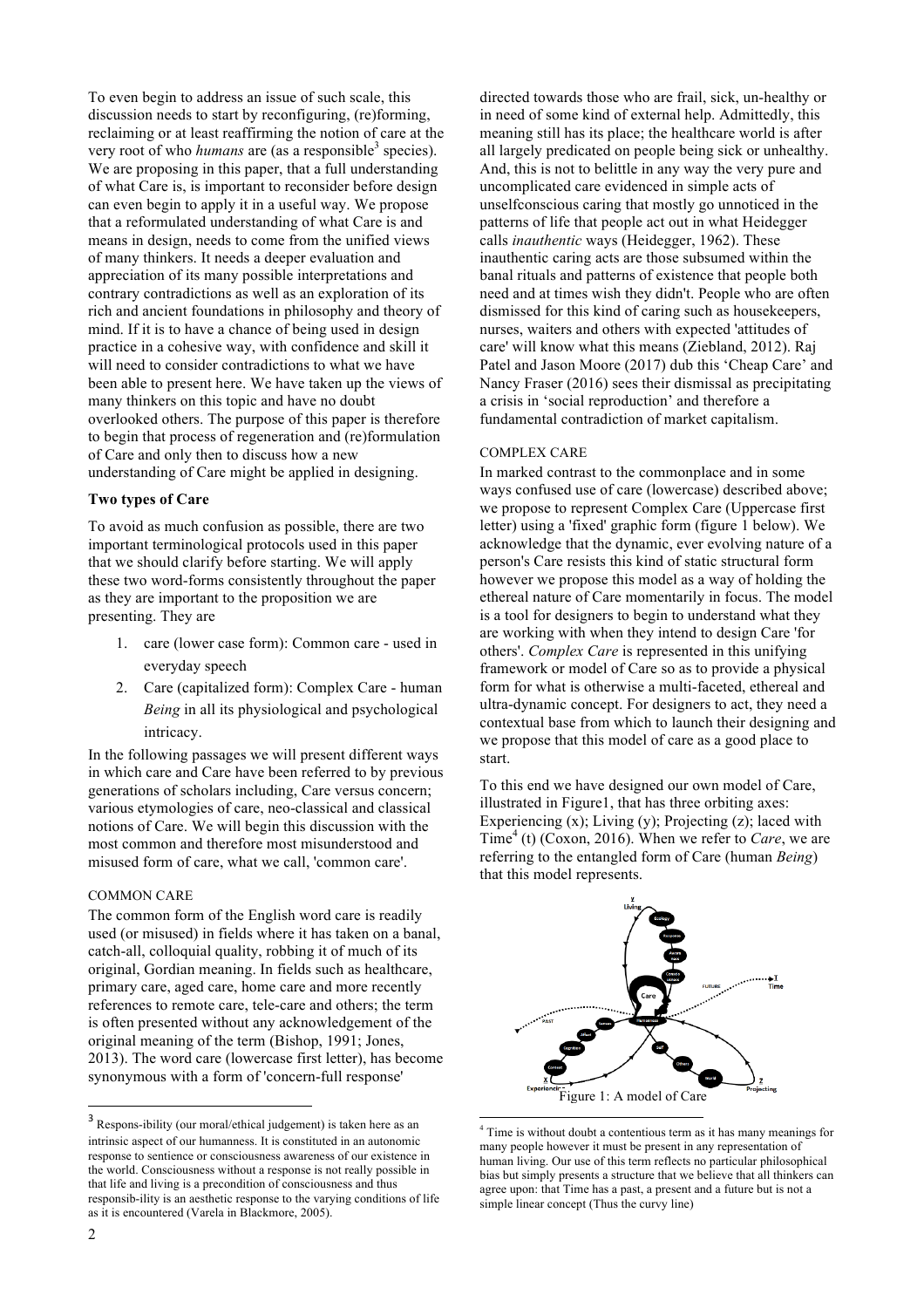Daly supports this honouring of the sophistication and profligate use of the term 'Care' by saying,

*"It [Care] is ambiguous and contested ...used in such diverse ways that it is in danger of losing its core meaning" (Daly and Lewis, 2000, p.284 in Phillips, 2007. p.31)*

To summarise our 'model of care' we offer the following definition;

## *Care is shaped by everyday experience. It develops over time as consciously aware responses that impact on our self, on others (including objects) and on the world we each inhabit.*

The fundamental proposition contained in this notion of Care is that, by considering their actions through the lens of Care people are brought back to their undeniable responsibility for everything they do in relation to their *self*, others and the world.

This conceptualisation, redefines the role of human beings in the greater ecology over time. This is also the basis of the challenge thrown down by stewardship, which was adopted briefly by design before it was seduced by the more profitable path of sustainability (that is by now clearly unsustainable).

## SUMMARIZING NOTIONS OF CARE

- To Care is what it means to be human ….to be humane, to have humanity (We cannot, not Care)
- Care is a human in the process of Being (Living) A human, *Being*
- Care is the meaning each person makes in and out of life.
- Experiences shape the nature of Care that a person shows to their *self*, others and the world in the form of their actions (responses).
- Care shows each person's sense of responsibility to *self*, others and world through their actions.
- Care is who a person is, and they are defined by how they 'do Care' during their life-time.
- Care is more than 'just a word' and it is ok to Care.

For design, these notions illustrate an interdependence with Care. *Being* has been attached to consuming for a long time and design in its many forms has fuelled this connection, but if meaning (my human *Being*) is intrinsic to Caring then designed projects can provide a platform for Care. And having already entered the era of selfdesign (Groys 2008 & 2009) for some time, Caring can begin to provide a new platform for designing.

## CARE AND CONCERN

Another way of looking at the meaning of Care appears when the term *Concern* is considered. Sometimes used as a synonym for Care, the word carries with it a differentiation between people and things (Stack, 1969). Concern is a natural *attitude* towards or an interest in things outside of a person's *self* (Heidegger, 1962. p.239). In this paper we have therefore adopted a

position that differentiates *Care* from *concern* by considering *Care* as meaning attention 'directed towards people' and *concern* as 'directed toward objects or *things'*. Effectively we take a phenomenal position on Care as being primarily drawn from our-selves and at a secondary level, how a person interacts with others. When a person externalises their Care, they become more *concerned* for others-as-things (a *technical* type of Care – now transactional). The same thing happens with objects-as-things when a person interacts with them i.e. a car, a bank, money, a job; things that people say they 'care' about but really are *concerned* with. In this paper, when we refer to people caring about *self* and concern for *others*, the *others* referred to are always other people and other things. In our use of the term *things* we are also taking up Latour's proposition that *objects*<sup>5</sup> with which we interact become *things* through their interaction with people (Latour, 2004). Dreyfus also reminds us that Heidegger also took this relationship to *others* in two different ways; concern for things and solicitude (or care) for people (Dreyfus, 2007, Lecture#18).

Care can then be said to encapsulate many concepts that are important to understanding who the 'we' is in human terms. In the *Myth of Care* (presented below) the character *Care* is an amalgam of earth and spirit; in modern times these are sometimes referred to as 'body and soul'. In philosophy there are many references to Care as having the dual notions of anxiety and solicitude while the human sciences refer to aspects of life that have physical and meta-physical qualities. In many ways these may be different terms but they describe similar intertwined dualities. Most importantly, they are properties of what is meant when we use the term Care.

*"For Martin Heidegger (1889-1976), one of the most original and influential philosophers of the twentieth century, care was not just one concept among many; it was at the very center of his philosophical system of thought" (Reich, 1995. P.327)*

#### LITERAL NOTIONS OF CARE

From an etymological standpoint point, in Latin literature, *Cura* (Care) carried with it two main connotations. Care as anxiety, troubles or worry, and more positively, care as solicitude, concern for oneself or others (Reich, 1995). These two sides of the meaning of care contain within them elements of a continual tension between the motivations that drive Care towards us and importantly from a design perspective; the nature of Care that we might otherwise direct outwardly towards others and the world. The strain of this tension within the Care concept is at the core of one of the key dilemmas facing design today (Casey, 2010). Dealing with this tension demands that design accept that Care's moral/ethical dimension can never be completely resolved such that

 <sup>5</sup> The term *objects* also reflects Heidegger's references to terms such as *ready-to-hand* or *existentiale (*Heidegger, 1962 p158). These are objects that lie outside of us but become real in our presence. It is through our interaction with them that they become *present-at-hand* or *things.* Heidegger says, *"Because Being-in-the-world is essentially care, Being-alongside the ready-to-hand could be taken in our previous analysis as concern" (Heidegger, 1962. p.237)*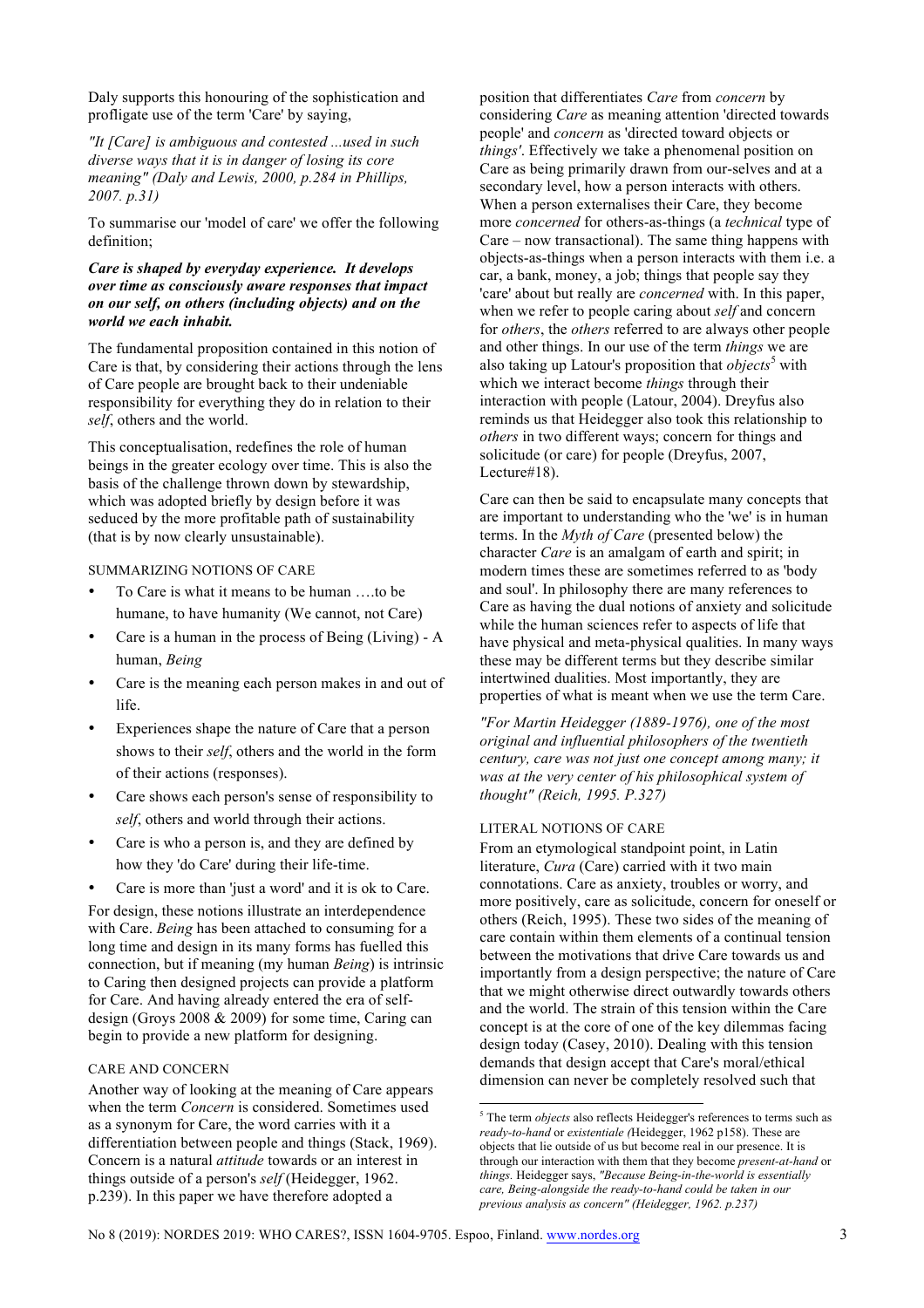designers are forever caught between, what they can and should do; what is more right than wrong, as well as who benefits from it and why? There is hardly ever a clear answer to these questions, but the way in which each designer struggles with them defines the nature of the Care evidenced in the way designing designs. In this way, Care is embedded but not always visible in the design outcome.

Historically within the English language, the word care has been most often associated with a worrying or worrisome state. Reich cites the Oxford English Dictionary<sup>6</sup>, describing Care as a "Burdened state of mind arising from fear, doubt, or concern about anything" (1989, p.893). Further on Reich suggests that the English word *Care* is derived from older forms of a German word *kar* meaning 'trouble, grief, or care. "Indeed, the meaning of care as anxious worry seems to have been the most common understanding of the word 'care' in English literary texts right up until the mid-20th century" (Reich, 2009, p.5)

The positive, solicitous side of care is largely what we are left with today; for example, the kind of care associated with health has been strongly associated with a form of solicitous rather than anxious care. And solicitous care precipitates action – design imagines it is something it can do something about and *making* (see *Cura* below) people better is an irresistible project (also see more on the notion of *better* below).

#### CARE AS CLASSICAL MYTH OR FABLE

The German term *Sorge* (Care), adopted from ancient Greek texts, was important in the work of German philosopher Martin Heidegger who used it as a cornerstone for his work related to Human *Being* or *Dasein<sup>7</sup>* . He incorporated both anxious and solicitous aspects of Care in applying it to the very structure of existence or *Being* as he referred to it. Dreyfus in his extensive analytic of *Being and Time* suggests that Heidegger attached far greater importance to the term *Sorge* than previous writers, saying that he (Heidegger) "*resurrected the Greek concept of Sorge meaning care, and defined Care as the condition of man*" (Dreyfus, 2007, Lecture #22, *Reality*). Reich also follows this train of thought reasserting that Heidegger considered Care to be at the heart of our humanity and what it means to be human.

*"Heidegger's interest was to show how care is the central idea for understanding the meaning of the human self, which is another word for Dasein. … Briefly, Heidegger claims that we are care, and care is what we call the human being" (Reich, 1995. p.327)*

Heidegger's use of The Myth of Care provides an interesting and productive backdrop to our model as it is a reminder of the importance and centrality of human Being in our project. For instance, the reader might recognise the basic 'carbon based' nature of their origins (and ultimate destination) in the forming of Homo (Hummus or clay) from Terra (Earth). In the Myth of Care, this earthy side of human-ness fashioned by Care (Cura) is then given life by Jupiter in the form of a soul or human spirit (the psychical side of human existence). This can be understood as the gift or curse of a consciousness that enables human 'awareness', again suggestive of the two tensioning aspects of Care; solicitous and anxious.

Below we have reproduced Heidegger's interpretation of the Myth of Care (he refers to it as a *fable* and as such conveys a moral). This excerpt from *Being and Time* provides a reasonably authentic version of the story and more importantly, its many messages for design.

*"There is an ancient fable in which Daseins interpretation of itself as 'care' has been embedded. Once when 'Care' [L: Cura] was crossing a river, she saw some clay; she thoughtfully took up a piece and began to shape it. While she was meditating on what she had made, Jupiter [L: Jovis] came by. 'Care' asked him to give it spirit, and this he gladly granted. But when she wanted her name to be bestowed upon it, he forbade this, and demanded that it be given his name instead. While 'care' and Jupiter were disputing, Earth [Tellus or Terra] arose and desired that her own name be conferred on the creature, since she had furnished it with part of her body.* 

*They asked Saturn [L: Saturnum] to be their arbiter, and he made the following decision, which seemed a just one: 'Since you, Jupiter, have given it spirit, you shall receive that spirit at its death; and since you, Earth, have given its body, you shall receive its body. But since 'Care' first shaped this creature, she shall possess it as long as it lives. And because there is now a dispute among you as to its name, let it be called 'homo', for it is made out of humus (earth)" (Heidegger, 1962. p.242)*

## THE MYTH OF CARE AND THE MYTH OF DESIGN

The Myth of Care holds important lessons for design if it is considered in relation to prevailing myths of design. Firstly, there is the myth that design can make the world a 'better' place through a "thoughtful fashioning" of *anything* (Hargraves, 2017).

*"The goddess Care is transformed too, the significance of her thoughtful fashioning shifts from a competency – a skill in craft, to a responsibility – that of having and holding of the human in life. The object and significance of care moves from formed mud to how human beings have and are held in life" (Hargraves, 2017. p.21)*

The 'thoughtful fashioning' that Care experiences in the Myth of care is reflected in the intrinsic intentionality of design and the responsibility of designers. It shifts focus from how design is done to what it accomplishes in terms of the way that humans live. The Myth of Care also suggests that 'the better world' by design is a myth in which design itself is the supernatural being or god. Sadly, the world is only getting better for those who

 <sup>6</sup> Reich cites his source as *The Oxford English Dictionary,* 2nc1 ed., Vol. II, p.893. Oxford: Clarendon Press, 1989

<sup>7</sup> The Terms Being and *Dasein* are understandably esoteric terms and not intended to cloak our discussion in mystery. It is however important to differentiate a person's *Being* (Heidegger uses the capital first letter protocol) that carries with it a greater degree of life-world intricacy than the simpler 'being' in common usage (Heidegger, 1962).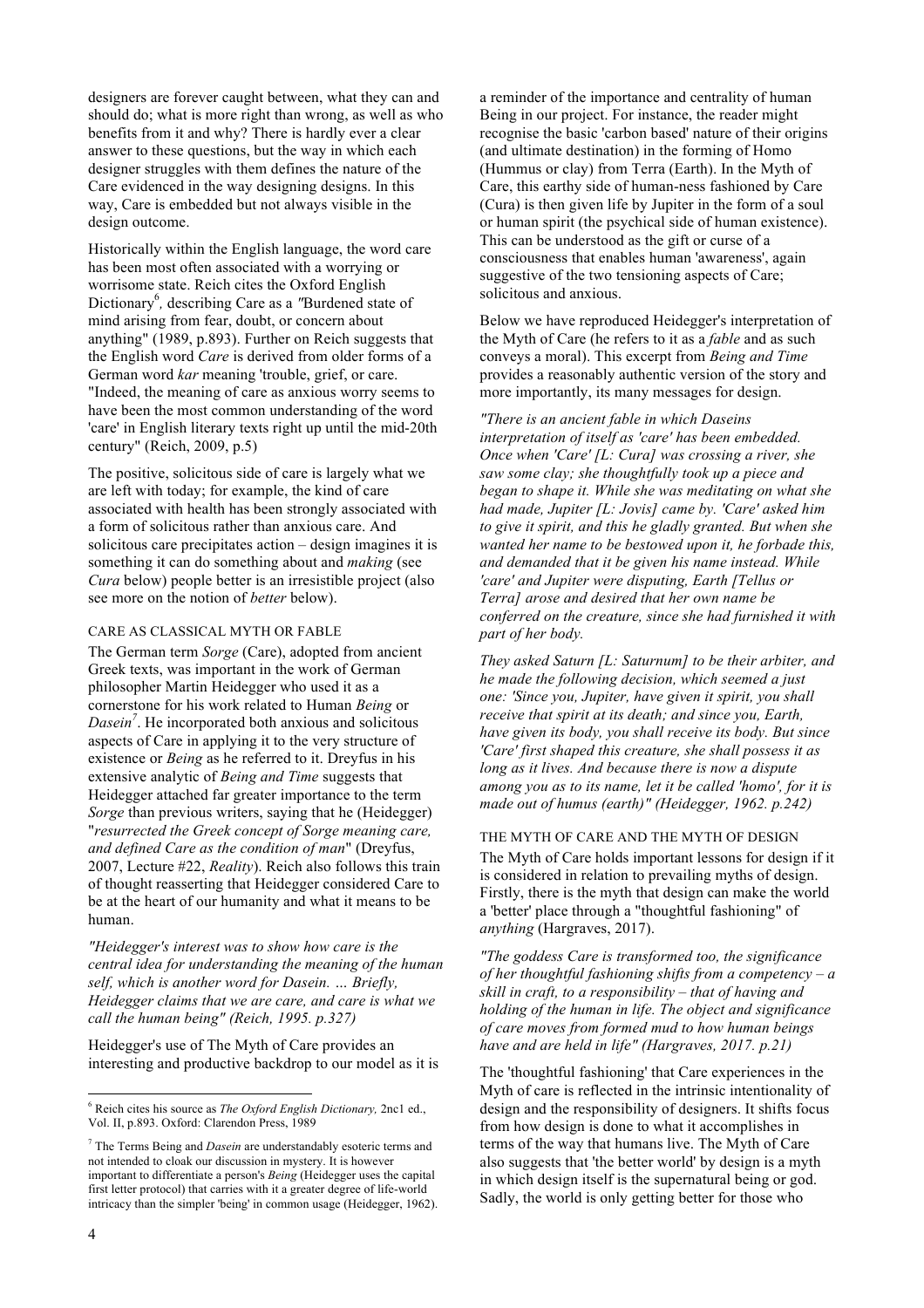already own it or for whom design enables a betterment that others do not participate in equally. The myth of producing equality through the god-like process of design and attaining God-like status in the field of design is what underpins many of the man-made issues facing the modern world. Striving for acknowledgement, stature, fame and material success are underlying motivations that can be seen in many areas of design. The impact of these non-*homo*-centric motivations can be seen in issues such as conflict and displaced people; unsustainable economic growth; psychological and physical health issues as well as inequalities in quality of life.

For example, even the ubiquitous 'conflict' most often has its base in desiring power over resources used in or by designed objects (oil/transport; manufacturing /minerals; energy consumption/fossil fuels). This is not to condemn design as the source of all of the world's problems, but it is important to highlight the responsibility that design and designers need to accept if they are to *thoughtfully* fashion and if they wish to *respectfully* fashion their relationship with *terra*, the ecology or *home*.

The myth of Care reinforces the inseparable connection between Care (human *Being - homo*) and the earth's ecology (*terra*). Humanity defines its *Being* through the application of the *spirit* of consciousness (Soul or Psyche) granted by Jupiter in the Myth of Care. The application of this spirit again carries with it a responsibility to have and to hold human beings in higher standing. Design's relationship with responsibility for other human beings and their 'betterment' then comes into question. The undeniable relationship between homo (human) and terra (earth) means that issues of global environmental degradation, unchecked resource depletion, continuous habitat degradation, changes in the chemical balances in breathable air and failing biodiversity, are all issues by and of design. In our analogy to the Myth of Care, we have highlighted two important aspects of design 'responses' that we urge designers to deeply and conscientiously reconsider. First, to re-evaluate their ability to design responsibly (Response-ability) i.e. the conditions under which they work that allow or disallow them to Care for the betterment of others. And second, the moral/ethical values shown in what they design, their Response-ibility. These are the real issues of Care in design and they are not a myth.

### WHO CARES? - CARE AND THE ROLE OF DESIGN / DESIGNERS / DESIGNING

In this paper we have proposed that for design, Care is not a four-letter word. If we ask, Who Cares? …the answer can only be; everyone does, but design has a special role to play because it is a profession based on action. The activity of designing is intentional and as such requires a high level of moral/ethical/aesthetic judgement (Findeli, 1994). If Care is who *we* (humans *Being*) are, then it is how we (designers) design that defines the field of designing. The question is not so much who cares, but more importantly, *how* Care is done that matters. If those working in the field of design were

to consider designing through the lens of Care – a form of Caring design – who would do it? What would it look like? Why is it important?

## WHO WOULD DO CARING DESIGN AND WHO BENEFITS?

In one sense, all design is always designed from a caring perspective as it is done or at least instigated by people who care about something. In many cases designed things are directed 'at' people for different reasons and purposes; money, power, market growth, efficiency, and sometimes to make life 'better' for other people. So, if design is based on intentionality and the intention is to make something 'better' i.e. from an existing state to an improved state as 'codified' by Herbert Simon (1969), then both what is perceived as a 'better', plus the conditions of Care (Human *Being* and Being *Human*) required to achieve it, must influence the act of designing.

So, if the nature of design's Care is, as it must be, considered first, then Care is a uniquely individual concept, whose ethical nature is indelible in every design action. The nature of designing is therefore a reflection of the nature of the designer's Care. This means that every person who calls him/herself a designer is responsible for what they do and that is a measure of their Care. How design sees the world reflects its view of society and the belief that design is going somewhere (i.e. what design can do) demands, as Ettore Sottsass (2002) reminded us long ago, knowledge and consideration of our relationship with each other and the world we are changing (our anthropological condition), because while the effect of design can be short-lived it can also last a very long time.

There are many questions that emerge when we talk of making better design or designing the better world; better for whom? How might it be achieved if there is no agreement on what it is? Better in what way? Says who? And one of the biggest questions of all; what makes design think it could possibly know how to make the world better? Does anyone know how? We propose that a starting point for addressing this idea of 'better' might begin with Caring better for what we have and for each other. How might design even begin that task? The answer must reside in designers who Care and a design profession that Care's for and about itself.

#### WHAT WOULD CARING DESIGN LOOK LIKE?

Care is essentially about human *Being*. It would follow that Caring design would therefore try to look at the artefacts of design through the lens of *Being*. A caring designer would ask, what effect would my design action have on this (other) person's life and would it be better (a move from an existing state to an improved state) through the act of design that I am about to construct? Caring design is about enhancing the 'quality' of existence for another person or group of people with a priority over *concerns<sup>8</sup>* for profit, production, power, or growth in its many forms. As such, Care becomes a

 <sup>8</sup> See Care and Concern section earlier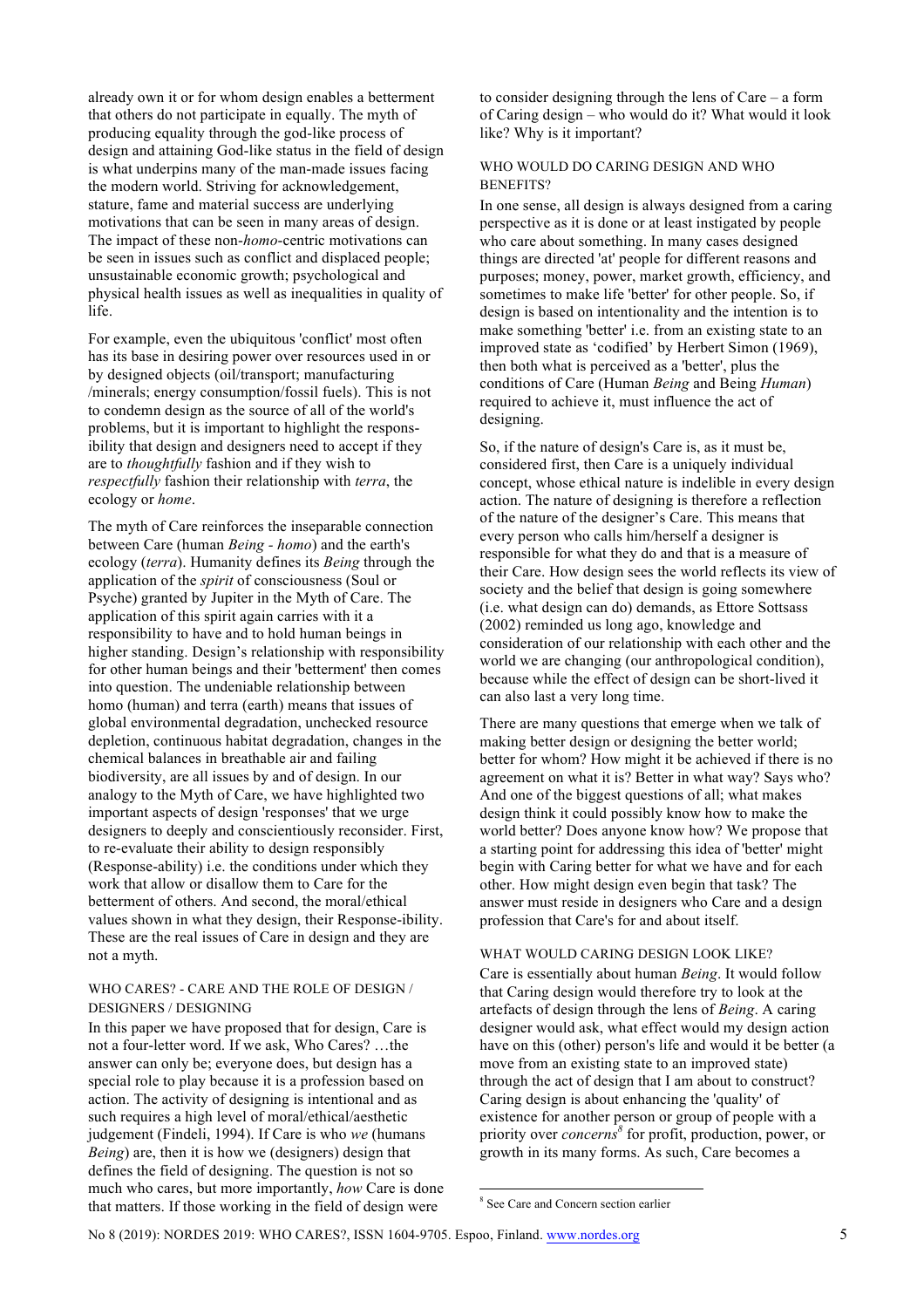refreshingly new way of approaching the task of design. Instead of the paradigmatic perspectives of 'better', design might resume a *Caring* approach; one that is based *on* Care, centred *in* Care and fundamentally *is* Care in action. Caring design enables reconnection with an ethical basis for design.

#### THE DESIGN OF CARE AND CARE OF DESIGN

## *"Design will have to renew itself into a meta-discipline by designing-with-care and caring-for-design" (Rogers. et.al. 2017. P.4)*

In 2017, at a design workshop at Lancaster University, UK, an important question was posed, "Does Design Care…? In response to this question the attendees produced *The Lancaster Care Charter* (Ibid). At this event, Care was seen as not only crucial to improving a collective future for all people through a yet-to-bedesigned form of Caring Design but that this showcased the unaddressed "responsibility of design" (Ibid). It was agreed that designers, designing and the business of design needs to take an active and not passive stance in regard to its actions and that 'detachment' was not an option. That designers need to once more "honour and engage humanity by being human ourselves" (Ibid, p.3). The Charter proposed that design was not simply a purveyor of novelty and amusement but had concrete responsibilities to 'steward' the planets resources, even to 'design away' what has already been designed; taken in this sense, as a way of repairing some of the harmful things that design has already done (Jackson, 2013). The question of Does Design Care? becomes more, "how design brings to presence, directs or facilitates the care that already exists" (Rogers, 2017. p.2). For design to really care it needs to shift away from the prescriptive 'expert' role to one which engages with people in a collaborative way to define what are the tasks that design expertise is needed to address and how these tasks might be better served using genuinely Caring design.

*"There is now a global crisis of care, as we have blocked our awareness of each other systematically, epistemologically, and organizationally. Many of the problems we see in care now are design problems" (Rogers. et.al. 2017. p.4)*

#### WHY IS CARING DESIGN IMPORTANT?

Care calls into question what design is for. It asks, is design meant to be simply to be an extension of the case for business-as-usual? - to impotently facilitate the aspirations of those who do not Care? An ethic of Care reminds design of its responsibility and relationship with the shared world, but more importantly fuses the two myths of Care and of design – what design can do emerges from *cura* (making) and better is dependent on being and becoming human. In this frame design can no longer base its actions on a set of guidelines or external artificial structures; it is linked to *terra*. While it may adopt a principled sense (the designers Care), it is not confined by a set of external principles but is defined in its intention, as well as the resultant impact proposed (and imposed) on and in everyday life (Calenda, 2017). This ethos is captured nicely in the way that Joan Tronto and Berenice Fisher define care, describing it as "everything we do to maintain, perpetuate and repair our 'world' so that we can live there as well as we can" (Tronto, 1993). And 'we' are not just repairing 'our' world, we are repairing our spirituality through Care;

*"After centuries of a materialistic culture, we now anxiously search for a spirituality that is simple and sound, a spirituality based on the awareness of the mystery of the universe and of the human being; a spirituality based on an ethic of responsibility, solidarity and compassion; and a spirituality founded in care, in the intrinsic value of each thing, in a task well performed, in competence, in honesty and in the transparency of intentions." (Boff, 2008, p.9-10)*

Design needs to base its practice on a *respons-ible* ethic of Care; being mindful of its place in the eco-sphere, being humble in its goals and modest about its abilities to comprehend and make a 'better' life. Above all, design, as well as those who are designed for, need to be aware that they each have a responsibility for 'all' of the impacts that their interventions and actions, either direct or indirect, have on the shared world that all people need to survive (Bateson, 1972; Capra, 1996).

*"Design has neglected its responsibility (and responseability) to care. Design needs to be attentive to context, difference, and time; to be relational, ecological, modest and reflexive and therefore caring" (Rogers et. al. 2017. P.1)* 

Looked at this way, Care allows designing to rethink the distribution of responsibilities between parties in the design relationship and to work collaboratively to address the range and scale of problems ahead of all people on the one planet that is shared by all beings.

#### WHO CARES?

Because disciplines come into being as sets of predetermined patterns that regulate the projects that can be entered into, and because Care must never become a predetermined pattern (as it is in transactional care), this paper has posed many questions and in this conclusion we pose more that are, in fact, conclusive statements drawn from our discussion. But we pose these statements as questions because questions are neither prescriptive nor systematic and when approaching Care design needs to resist slipping into its pattern language. And while we maintain that Care cannot be predetermined, it can be represented as a theoretical model as we do in Figure 1. This figure illustrates the idea of Care as aspects of *living*, *projecting* and *experiencing* orbiting each other in the permanent present (where past, present and future understandings and gestures of Care collide). If designers are to allow a new/old understanding of Care to provide a platform for better designing and designing better, then a number of important and difficult questions need to be consistently raised. If people begin with the unsavoury position that in a world without Care, our future is already foreclosed; we ask, is it possible to have a form of life and society based on Care? The question, does design Care? must continue to be asked. If designers would like to help design a world where humans can *Be* together better, then design and designers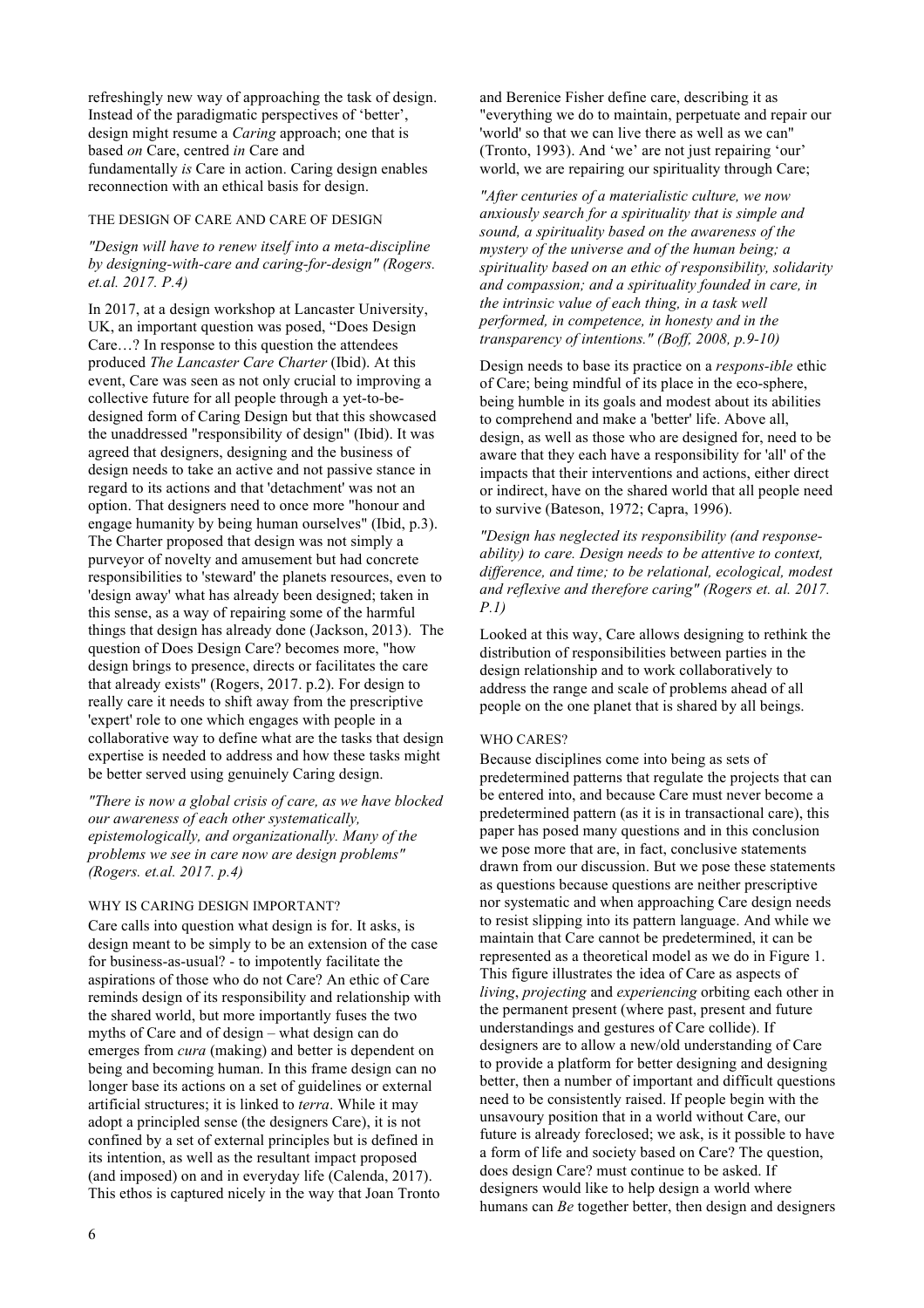must continue to ask itself and themselves...what does *my* Design of Care and *my* Care of Design look like? What form will *My Caring Design* take and how does it contribute to a caring world? How can *my* design help to turn Caring Design into what design wants (needs) it to *Be*? As design sifts through these questions on how to approach Care, we issue an obligatory warning: human beings have the ability to be both Caring and Careless, so the question of the role of Care in design is not so much who Cares, but *how* do *I* Care?

## REFERENCES

- Bateson, G. (1972). Steps to an ecology of mind: Collected essays in anthropology, psychiatry, evolution, and epistemology, Northvale, New Jersey, Jason Aronson Inc.
- Bishop, H. A. and Scudder Jr., J. R. (1991). Nursing: The practice of caring, New York, National League of Nursing Press.
- Blackmore, S. (2005). Conversations on Consciousness, Oxford, Oxford University Press.
- Boff, L. (2008). Essential Care: An Ethics of Human Nature. Waco, Texas, Baylor University Press.
- Calenda, (2017). The design and thinking of care, Call for papers, Calenda, Published, February 06, 2017, Accessed 11-10-2018 URL: https://calenda.org/390966
- Capra, F. (1996). The web of life: A new scientific understanding of living systems, New York, Anchor Books.
- Casey, Valerie. (2010). The Designer's Dilemma, DMI Review, Volume 20, Issue 1, Pages 59-63. Accessed 15-11-2018, URL: https://doi.org/10.1111/j.1948-7169.2009.tb00226.x
- Coxon, I. (2016) An Ecology of Care [online]. Odense: TEDxEAL [03-03-2016]. available: https://www.youtube.com/watch?v=a\_tlurzwzrs [accessed 25-12-2018].
- Dreyfus, H. L. (2007) Philosophy 185, UC Berkeley [lecture series] [accessed 20-11-2010], URL: http://webcast.berkeley.edu/course\_details.php?seri esid=1906978475
- Findeli, A. (1994). Ethics aesthetics, and design. Design Issues, 10, 49-68.
- Goethe, J. (1985). Faust, Part 1. German/English rev. ed. Translated by Peter Salm. New York: Bantam.
- Fraser, N. (2016). Contradictions of capital and care, New Left Review: 100, PP.99-117
- Groys, B. (2008). The obligation to self-design, E-Flux

Journal: #0: November

- Groys, B. (2009). Self-design and aesthetic responsibility, E-Flux Journal #7: June-August
- Hargraves, I., (2017). Care in Healthcare. Fusion Journal special issue - Towards an Ecology of Care. Accessed 10-10-2018, URL: http://www.fusionjournal.com/care-in-healthcare/
- Heidegger, M. (1962). Being and Time (sein und zeit), New York, Harper and Row.
- Jackson, J. S. (2013). Rethinking Repair. In: Gillespie, T., Boczkowski, P and Foot, K. (ed.) Media Technologies: Essays on Communication, Materiality and Society. Boston: MIT Press.
- Jones, P. H. (2013). Design for Care, New York, Rosenfeld Media. LLC.
- Latour, B. (2004). Why Has Critique Run out of Steam? From Matters of Fact to Matters of Concern. Critical Inquiry, 30
- Mayeroff, M. (1971). On Caring, New York, Harper Collins Publishers.
- Oxford English Dictionary, (1989). 2nd ed., vol. ii, p.893. Oxford: Clarendon Press.
- Patel, R. & Moore, J. (2017). A history of the world in seven cheap things. Oakland: University of California press.
- Phillips, J. (2007). Care: Key concepts, Cambridge, Polity Press.
- Reich, W. T. (1995). History of the Notion of Care. In: Reich, W. T. (ed.) Encyclopedia of Bioethics. Revised edition ed. New York: Simon & Schuster Macmillan.
- Reich, W. T. (2009). Consoling the Troubled: An Ancient Art of Kindness. Bioethics Outlook, 20, 1- 13.
- Rogers, P. et al. (2019). The Lancaster Care Charter. Design Issues, 35:1 p.73-77
- Simon, H., (1969). The sciences of the artificial, Cambridge, MIT press.
- Sottsass, E. (2002). "Conferenza al metropolitan museum 1987", in Ettore Sottsass: Scritti 1946- 2001, ed Milco Carboni and Barbara Radice. Milano: Neri Pozzi editore
- Stack, G. J. (1969). Concern in Kierkegaard and Heidegger. Philosophy Today 13 26-35
- Tronto, J. C. (1993). Moral boundaries: A political